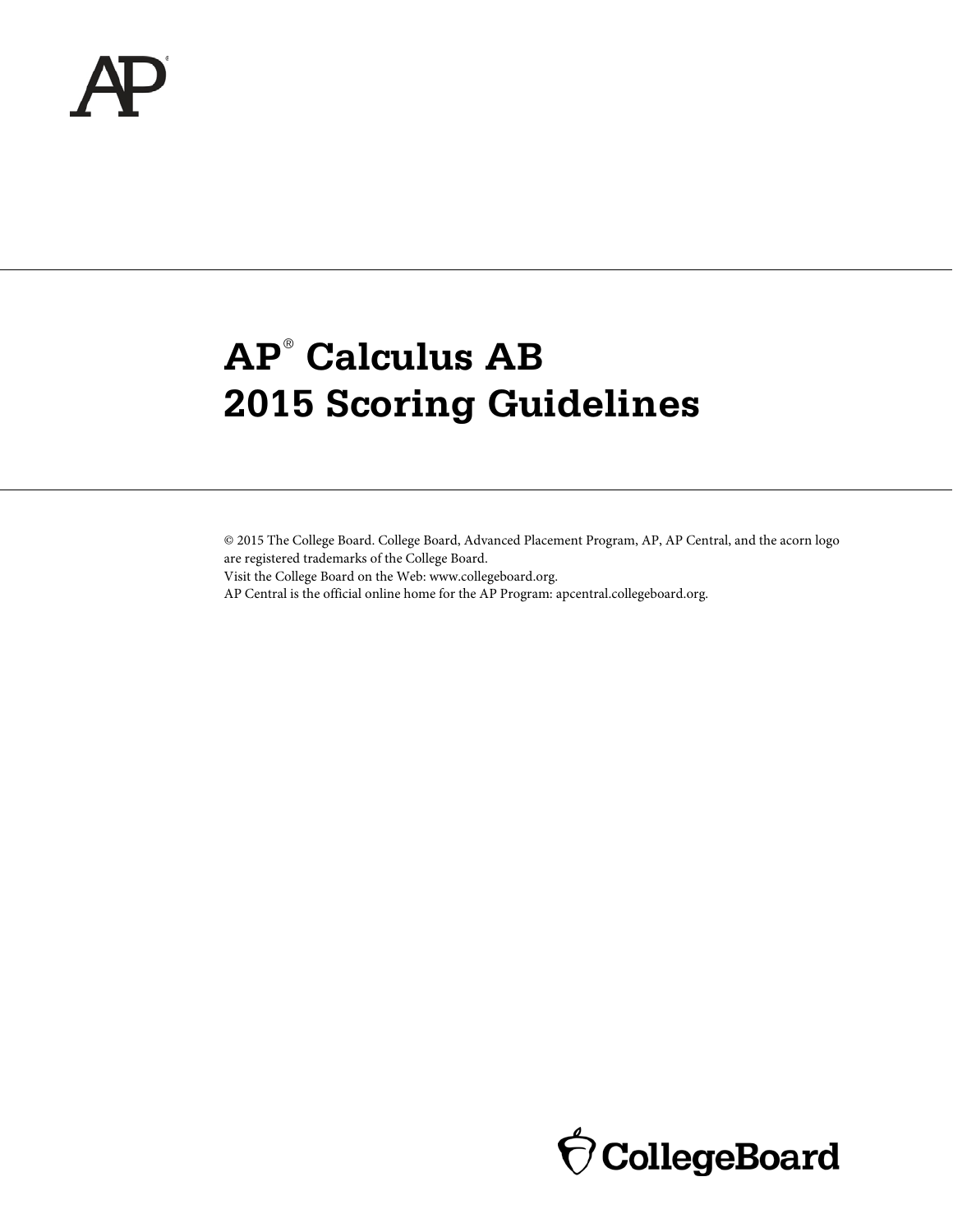# **AP® CALCULUS AB/CALCULUS BC 2015 SCORING GUIDELINES**

#### **Question 1**

The rate at which rainwater flows into a drainpipe is modeled by the function  $R$ , where  $R(t)$ 2  $R(t) = 20\sin\left(\frac{t^2}{35}\right)$ cubic

feet per hour, *t* is measured in hours, and  $0 \le t \le 8$ . The pipe is partially blocked, allowing water to drain out the other end of the pipe at a rate modeled by  $D(t) = -0.04t^3 + 0.4t^2 + 0.96t$  cubic feet per hour, for 0 ≤ t ≤ 8. There are 30 cubic feet of water in the pipe at time  $t = 0$ .

- (a) How many cubic feet of rainwater flow into the pipe during the 8-hour time interval  $0 \le t \le 8$ ?
- (b) Is the amount of water in the pipe increasing or decreasing at time *t* = 3 hours? Give a reason for your answer.
- (c) At what time  $t, 0 \le t \le 8$ , is the amount of water in the pipe at a minimum? Justify your answer.
- (d) The pipe can hold 50 cubic feet of water before overflowing. For *t* > 8, water continues to flow into and out of the pipe at the given rates until the pipe begins to overflow. Write, but do not solve, an equation involving one or more integrals that gives the time *w* when the pipe will begin to overflow.

|     | (a) $\int_0^8 R(t) dt = 76.570$                                                                                                | $2:\begin{cases} 1: \text{integrand} \\ 1: \text{answer} \end{cases}$                                                  |
|-----|--------------------------------------------------------------------------------------------------------------------------------|------------------------------------------------------------------------------------------------------------------------|
| (b) | $R(3) - D(3) = -0.313632 < 0$<br>Since $R(3) < D(3)$ , the amount of water in the pipe is<br>decreasing at time $t = 3$ hours. | 2 : $\begin{cases} 1 : \text{considers } R(3) \text{ and } D(3) \\ 1 : \text{answer and reason} \end{cases}$           |
| (c) | The amount of water in the pipe at time t, $0 \le t \le 8$ , is<br>$30 + \int_0^t [R(x) - D(x)] dx$ .                          | 3 : $\begin{cases} 1 : \text{considers } R(t) - D(t) = 0 \\ 1 : \text{answer} \\ 1 : \text{justification} \end{cases}$ |
|     | $R(t) - D(t) = 0 \implies t = 0, 3.271658$                                                                                     |                                                                                                                        |
|     | Amount of water in the pipe<br>30<br>3.271658<br>27.964561<br>8<br>48.543686                                                   |                                                                                                                        |
|     | The amount of water in the pipe is a minimum at time<br>$t = 3.272$ (or 3.271) hours.                                          |                                                                                                                        |
|     | (d) $30 + \int_0^w [R(t) - D(t)] dt = 50$                                                                                      | $1:$ integral<br>$1:$ equation                                                                                         |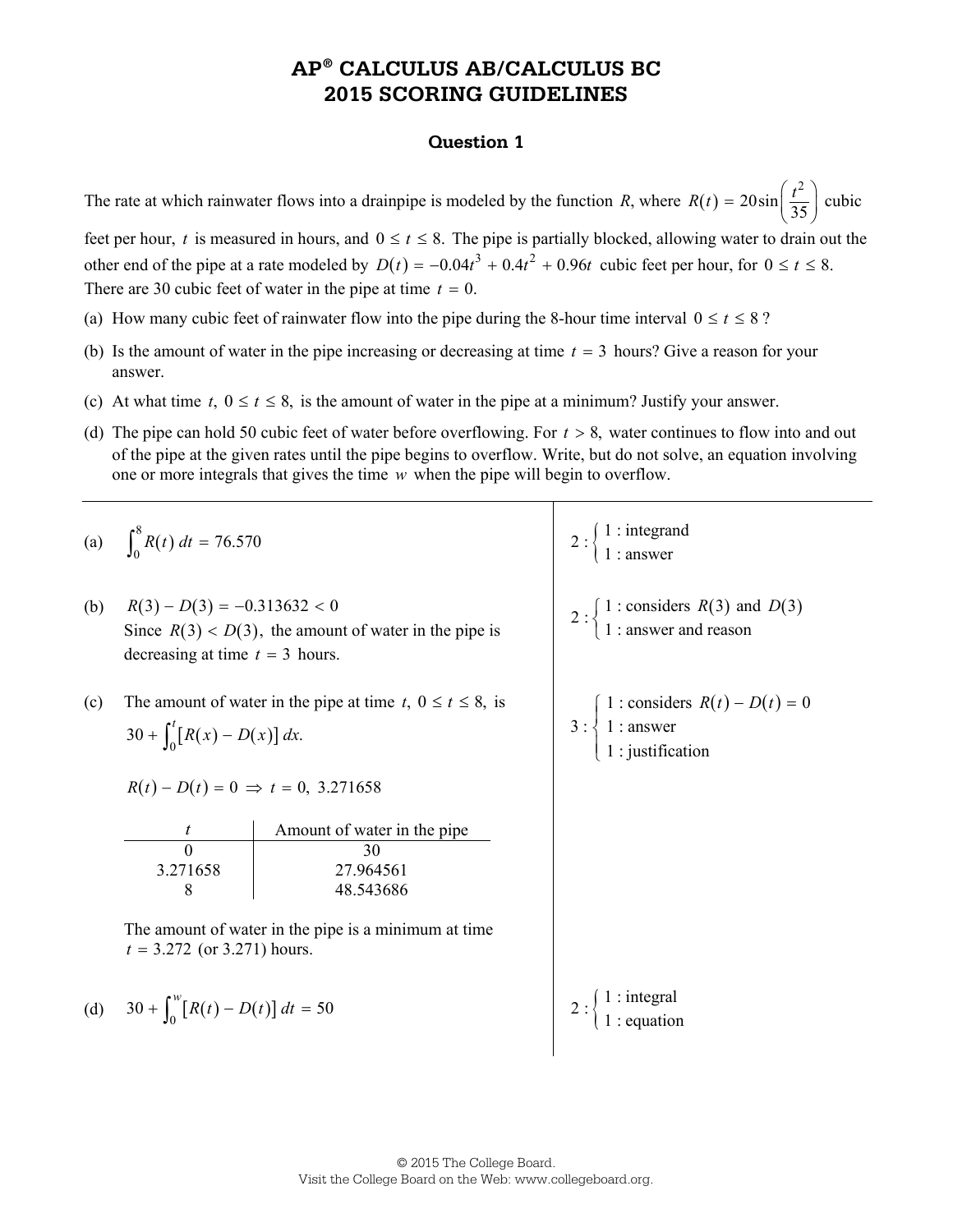## **AP® CALCULUS AB 2015 SCORING GUIDELINES**

### **Question 2**

Let *f* and *g* be the functions defined by  $f(x) = 1 + x + e^{x^2 - 2x}$  and  $(2, 4)$  $g(x) = x^4 - 6.5x^2 + 6x + 2$ . Let *R* and *S* be the two regions enclosed by the graphs of *f* and *g* shown in the figure above. (a) Find the sum of the areas of regions *R* and *S*.  $\boldsymbol{R}$ S (b) Region *S* is the base of a solid whose cross sections perpendicular  $(0, 2)$ to the *x*-axis are squares. Find the volume of the solid. (c) Let *h* be the vertical distance between the graphs of *f* and *g* in region *S*. Find the rate at which *h* changes with respect to *x* when  $x = 1.8$ .  $\overline{o}$ (a) The graphs of  $y = f(x)$  and  $y = g(x)$  intersect in the first 1 : limits  $\sqrt{ }$  $\overline{ }$  $2$  : integrands quadrant at the points  $(0, 2)$ ,  $(2, 4)$ , and ┤  $\overline{1}$  1 : answer  $(A, B) = (1.032832, 2.401108).$  $\overline{\mathfrak{l}}$ Area =  $\int_0^A [g(x) - f(x)] dx + \int_A^2 [f(x) - g(x)]$  $=\int_0^A [g(x) - f(x)] dx + \int_A^2 [f(x) - g(x)] dx$  $= 0.997427 + 1.006919 = 2.004$ (b) Volume =  $\int_{A}^{2} [f(x) - g(x)]^{2} dx = 1.283$  <br>3 :  $\begin{cases} 2 : \text{integrand} \\ 1 : \text{answer} \end{cases}$  1 : answer (c)  $h(x) = f(x) - g(x)$  $2:\begin{cases} 1 : \text{considers} \\ 1 : \text{answer} \end{cases}$ *h*′ $h'(x) = f'(x) - g'(x)$  $h'(1.8) = f'(1.8) - g'(1.8) = -3.812$  (or  $-3.811$ )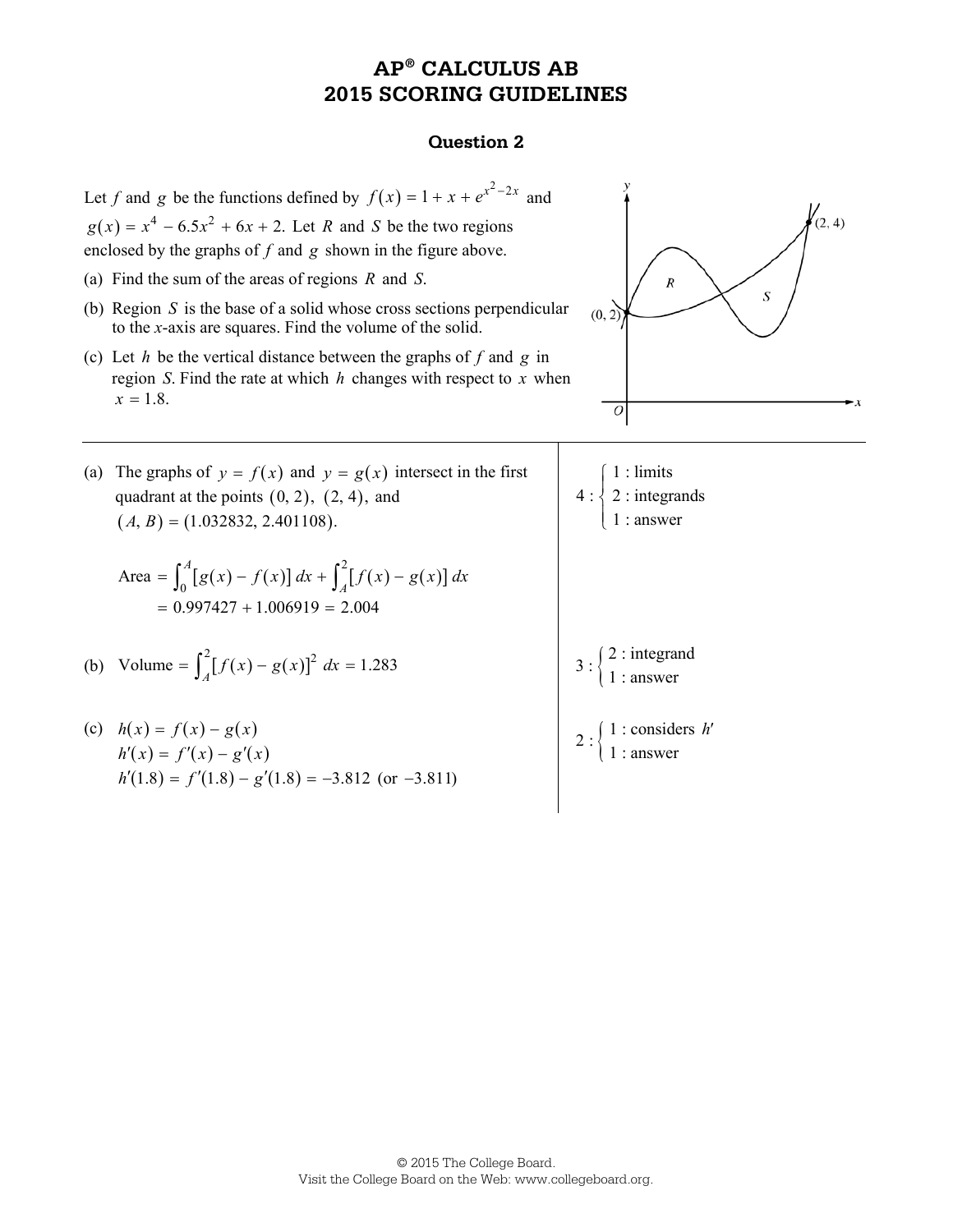# **AP® CALCULUS AB/CALCULUS BC 2015 SCORING GUIDELINES**

## **Question 3**

| (minutes)                       | 12  | 20  | 24     | 40  |
|---------------------------------|-----|-----|--------|-----|
| $\nu(t)$<br>(meters per minute) | 200 | 240 | $-220$ | 150 |

Johanna jogs along a straight path. For  $0 \le t \le 40$ , Johanna's velocity is given by a differentiable function *v*. Selected values of  $v(t)$ , where t is measured in minutes and  $v(t)$  is measured in meters per minute, are given in the table above.

(a) Use the data in the table to estimate the value of  $v'(16)$ .

table.

- (b) Using correct units, explain the meaning of the definite integral  $\int_0^{40} |v(t)| dt$  in the context of the problem. Approximate the value of  $\int_0^{40} |v(t)| dt$  using a right Riemann sum with the four subintervals indicated in the
- (c) Bob is riding his bicycle along the same path. For  $0 \le t \le 10$ , Bob's velocity is modeled by  $B(t) = t^3 - 6t^2 + 300$ , where *t* is measured in minutes and *B(t)* is measured in meters per minute. Find Bob's acceleration at time  $t = 5$ .
- (d) Based on the model *B* from part (c), find Bob's average velocity during the interval  $0 \le t \le 10$ .

| (a) $v'(16) \approx \frac{240 - 200}{20 - 12} = 5$ meters/min <sup>2</sup>                                                       | 1 : approximation                                                                                                  |
|----------------------------------------------------------------------------------------------------------------------------------|--------------------------------------------------------------------------------------------------------------------|
| (b) $\int_{0}^{40}  v(t)  dt$ is the total distance Johanna jogs, in meters, over the<br>time interval $0 \le t \le 40$ minutes. | 3 : $\begin{cases} 1 : \text{explanation} \\ 1 : \text{right Riemann sum} \\ 1 : \text{approximation} \end{cases}$ |
| $\int_0^{40}  v(t)  dt \approx 12 \cdot  v(12)  + 8 \cdot  v(20)  + 4 \cdot  v(24)  + 16 \cdot  v(40) $                          |                                                                                                                    |
| $= 12 \cdot 200 + 8 \cdot 240 + 4 \cdot 220 + 16 \cdot 150$<br>$= 2400 + 1920 + 880 + 2400$<br>$= 7600$ meters                   |                                                                                                                    |
| (c) Bob's acceleration is $B'(t) = 3t^2 - 12t$ .<br>$B'(5) = 3(25) - 12(5) = 15$ meters/min <sup>2</sup>                         | 2 : $\begin{cases} 1 : \text{uses } B'(t) \\ 1 : \text{answer} \end{cases}$                                        |
| (d) Avg vel = $\frac{1}{10} \int_0^{10} (t^3 - 6t^2 + 300) dt$<br>$=\frac{1}{10}\left[\frac{t^4}{4}-2t^3+300t\right]_0^{10}$     | 3 : $\begin{cases} 1 : \text{integral} \\ 1 : \text{antiderivative} \\ 1 : \text{answer} \end{cases}$              |
| $=\frac{1}{10}\left[\frac{10000}{4}-2000+3000\right]=350$ meters/min                                                             |                                                                                                                    |

© 2015 The College Board. Visit the College Board on the Web: www.collegeboard.org.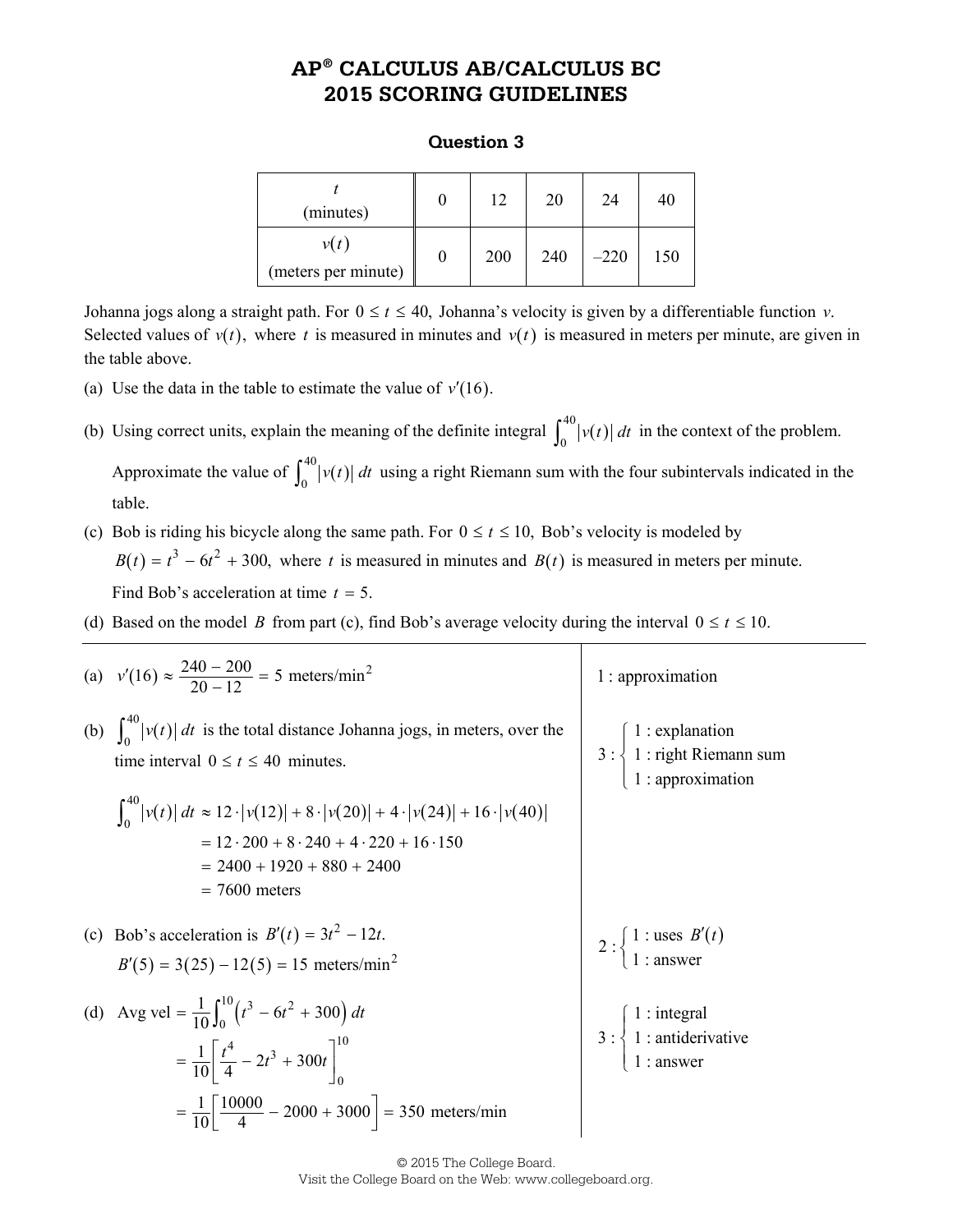## **AP® CALUCLUS AB/CALCULUS BC 2015 SCORING GUIDELINES**

#### **Question 4**

Consider the differential equation  $\frac{dy}{dx} = 2x - y$ .

- (a) On the axes provided, sketch a slope field for the given differential equation at the six points indicated.
- (b) Find 2 2  $d^2y$ *dx* in terms of *x* and *y*. Determine the concavity of all solution curves for the given differential equation in Quadrant II. Give a reason for your answer.
- (c) Let  $y = f(x)$  be the particular solution to the differential equation with the initial condition  $f(2) = 3$ . Does *f* have a relative minimum, a relative maximum, or neither at *x* = 2 ? Justify your answer.
- (d) Find the values of the constants *m* and *b* for which  $y = mx + b$  is a solution to the differential equation.



© 2015 The College Board. Visit the College Board on the Web: www.collegeboard.org.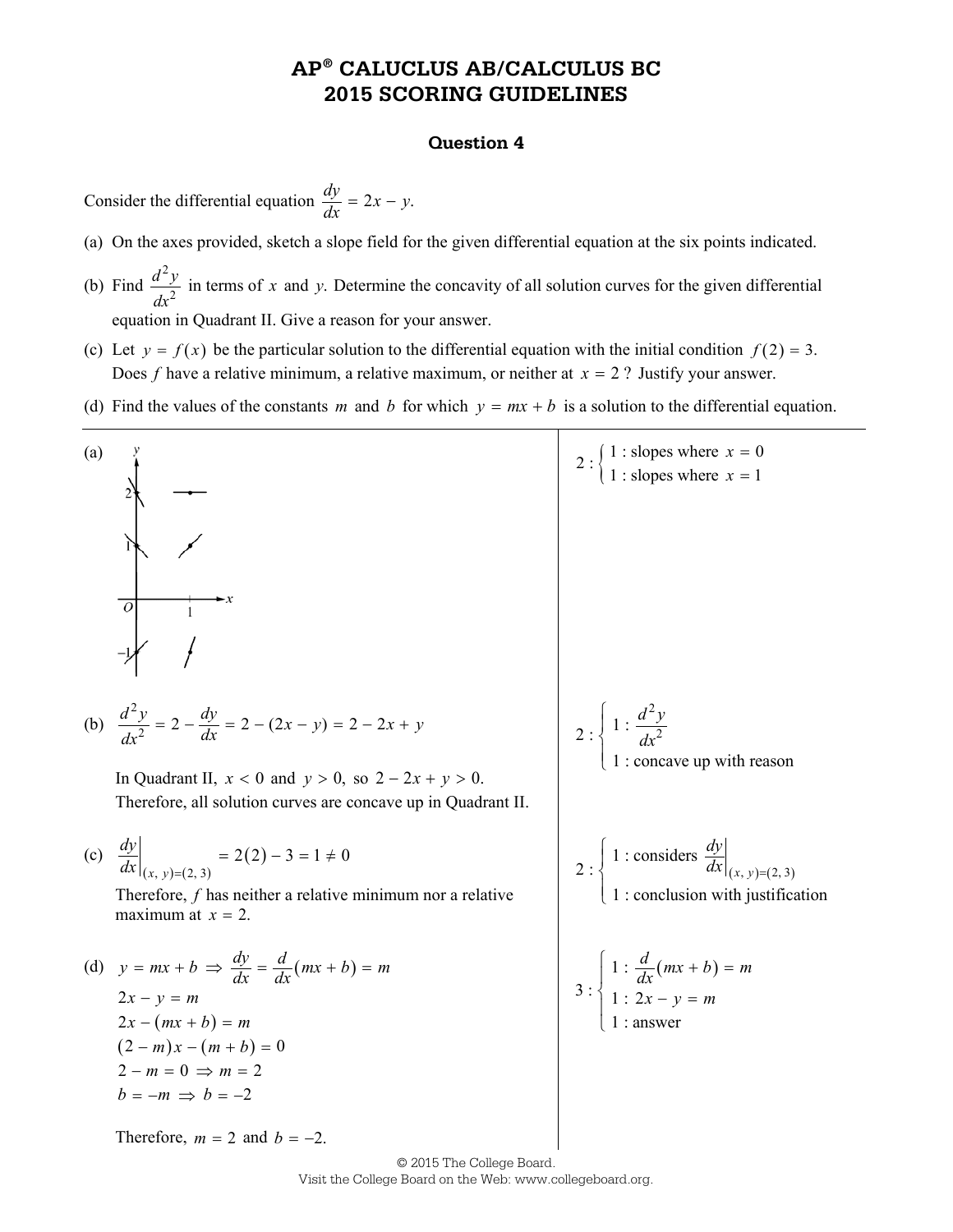## **AP® CALCULUS AB 2015 SCORING GUIDELINES**

#### **Question 5**

The figure above shows the graph of *f'*, the derivative of a twice-differentiable function  $f$ , on the interval  $[-3, 4]$ . The graph of *f'* has horizontal tangents at  $x = -1$ ,  $x = 1$ , and  $x = 3$ . The areas of the regions bounded by the *x*-axis and the graph of  $f'$  on the intervals  $[-2, 1]$  and  $[1, 4]$  are 9 and 12, respectively.

- (a) Find all *x*-coordinates at which *f* has a relative maximum. Give a reason for your answer.
- (b) On what open intervals contained in  $-3 < x < 4$  is the graph of *f* both concave down and decreasing? Give a reason for your answer.



- (c) Find the *x*-coordinates of all points of inflection for the graph of *f*. Give a reason for your answer.
- (d) Given that  $f(1) = 3$ , write an expression for  $f(x)$  that involves an integral. Find  $f(4)$  and  $f(-2)$ .

|     | (a) $f'(x) = 0$ at $x = -2$ , $x = 1$ , and $x = 4$ .<br>$f'(x)$ changes from positive to negative at $x = -2$ .<br>Therefore, f has a relative maximum at $x = -2$ . | 2 : $\begin{cases} 1 :$ identifies $x = -2 \\ 1 :$ answer with reason                                                  |  |
|-----|-----------------------------------------------------------------------------------------------------------------------------------------------------------------------|------------------------------------------------------------------------------------------------------------------------|--|
|     | (b) The graph of $f$ is concave down and decreasing on the intervals<br>$-2 < x < -1$ and $1 < x < 3$ because f' is decreasing and<br>negative on these intervals.    | 2 : $\begin{cases} 1 : \text{intervals} \\ 1 : \text{reason} \end{cases}$                                              |  |
| (c) | The graph of f has a point of inflection at $x = -1$ and $x = 3$<br>because $f'$ changes from decreasing to increasing at these<br>points.                            | 2 : $\begin{cases} 1 : \text{identifies } x = -1, 1, \text{ and } 3 \\ 1 : \text{reason} \end{cases}$                  |  |
|     | The graph of f has a point of inflection at $x = 1$ because f'<br>changes from increasing to decreasing at this point.                                                |                                                                                                                        |  |
|     | (d) $f(x) = 3 + \int_1^x f'(t) dt$                                                                                                                                    | 3 : $\begin{cases} 1 : \text{integrand} \\ 1 : \text{expression for } f(x) \\ 1 : f(4) \text{ and } f(-2) \end{cases}$ |  |
|     | $f(4) = 3 + \int_1^4 f'(t) dt = 3 + (-12) = -9$                                                                                                                       |                                                                                                                        |  |
|     | $f(-2) = 3 + \int_1^{-2} f'(t) dt = 3 - \int_{-2}^{1} f'(t) dt$<br>$= 3 - (-9) = 12$                                                                                  |                                                                                                                        |  |